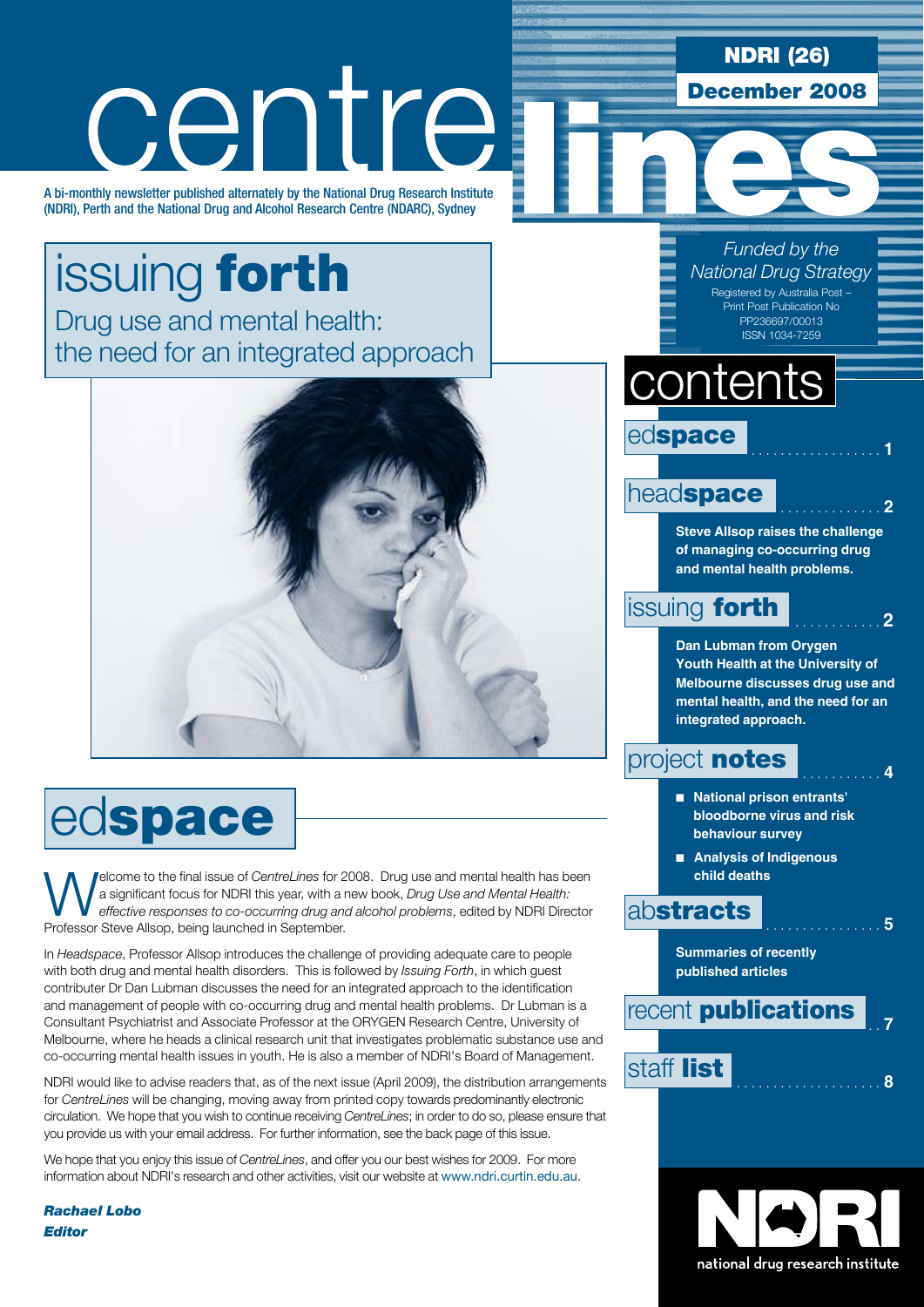# centre **Tracta**

# headspace

### The challenge of co-occurring drug and mental health problems

That a large proportion of people affected by drug problems also experience mental health problems, and vice versa, is not a contentious observation, nor is it a new phenomenon. What is remarkable is that it remains a challenge - for individuals and families who experience such constellations of problems, for clinical service providers, police and other services, and for our systems of care. As I have noted elsewhere the key problem of "dual diagnosis", as it has been described, was crystallized by Dr Stephen Jurd when he commented that the duality is in the system, not the individual.

In *Issuing Forth*, Dr Dan Lubman has identified some of the key challenges and frustrations. One could be forgiven for believing that services have been designed precisely to achieve the worst outcomes for individuals, families and the community. Current policy, prevention strategies and treatment initiatives appear to be funded to work within the problems of a flawed system. If we doubt the research evidence about the problems, simply ask the staff, and affected individuals and families what it is like to have to navigate our systems of care. Attempting to invest in effective prevention in the current context is even more challenging, despite quality evidence consistently indicating that a significant proportion of the predictors of hazardous drug use, mental health problems and a range of other health and social problems, are common across conditions.

Recent increases in funding and changes in practice are welcome. However, as discussed by Dr Lubman, the majority of that investment has not necessarily gone where it might have most impact. A large number of people who experience co-existing drug and mental health problems attend primary health care services. A large number of the prevention and early care interventions are best located in schools, communities and mainstream and primary health care services. These are where we should be targeting a large proportion of our efforts.



Silos of funding create silos of intervention and care. We need integrated policy, prevention and treatment effort. This means creating integrated effort from the very beginning – through funding formula, contracts and performance indicators. It will not be sufficient to rely on the goodwill, enthusiasm and skills of a few – no matter how committed they are. As stated elsewhere:

*"It is not so much that services need to take on additional responsibilities, but that they are helped to respond more effectively to issues that affect a large proportion of their existing client base"*1. cl

### *Steve Allsop*

1. Allsop, S. (ed) (2008) Drug Use and Mental Health: Effective responses to co-occuring drug and mental health problems. IP Communications, Melbourne p10.

# issuing forth

### Drug use and mental health: the need for an integrated approach

Over the past decade, there has been growing interest among researchers, clinicians and policymakers about the link between drugs and mental disorders<sup>1</sup>. The issue has become particularly relevant for health departments and treatment services, given the documented high rates of co-occurring mental health and substance use disorders among individuals presenting for treatment across mental health and Alcohol and Other Drug (AOD) settings2. Such presentations are clinically challenging, as those with co-occurring disorders typically report a greater severity of substance use or mental health issues, non-adherence with treatment, poorer clinical and functional outcomes, as well as increased morbidity and mortality.

Despite the high prevalence of co-occurring disorders and their detrimental impact on treatment outcomes, the current service system remains limited in its capacity to effectively meet the needs of such individuals. Within Australia, mental health services and

AOD agencies remain segregated (clinically and often politically), and typically have illdefined relationships with each other or other health providers. As such, clear clinical pathways for the management of co-occurring disorders across the service system are typically lacking, resulting in a fragmented model of care that promotes either sequential (each disorder addressed separately one after the other in different services) or parallel (each disorder addressed at the same time but by different therapists in separate services) treatment approaches.

While sequential or parallel approaches can be appropriate for individuals with one severe disorder and mild problems in the other domain, cooperation and coordination between services is essential<sup>3</sup>. Recently, there have been increasing calls for the mental health and AOD sectors to form closer links and work together to ensure that sequential or parallel approaches are more effectively delivered. Although



encouraging closer cooperation between services is a critical first step, core differences between sectors (eg disparities in service philosophies, models of care, clinical focus and service constraints) are rarely addressed.

The issue is further complicated by differences in the types of co-occurring conditions that are most commonly managed within these sectors. Public mental health services typically focus on providing care to individuals with 'serious mental illness'. Currently, this has been operationalised as a focus on individuals with low-prevalence conditions (such as schizophrenia and bipolar disorder) who have associated risky behaviours or high needs. Research among these populations reveals that the most commonly abused substances are alcohol, tobacco and cannabis2. In contrast, high-prevalence mental disorders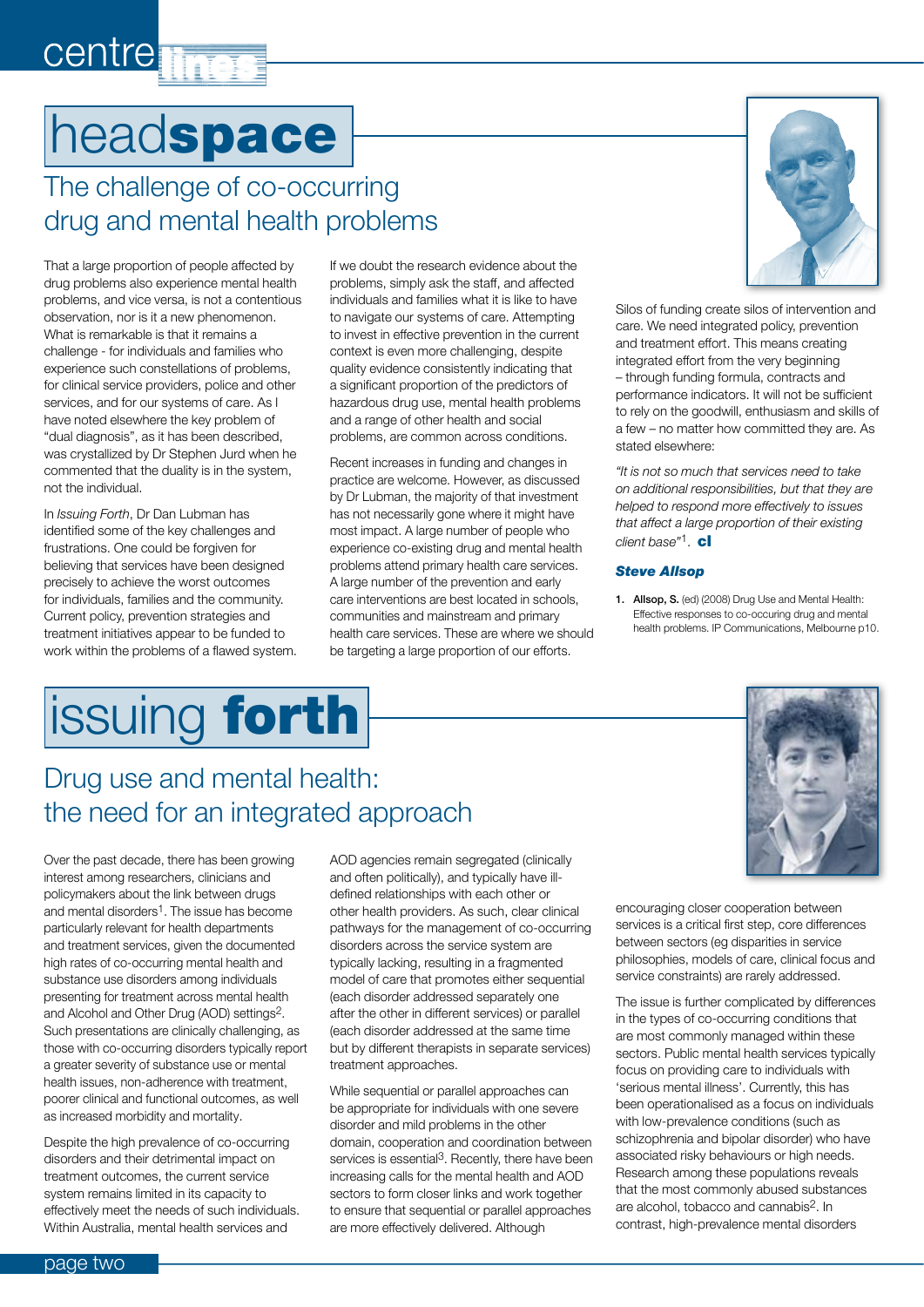(such as depression and anxiety) are the most frequent co-occurring conditions encountered within AOD settings<sup>2</sup>, while low-prevalence substance use disorders (such as opiate and amphetamine dependence) are a common focus. These differences in client profiles mean that simply improving referral pathways between sectors will not necessarily result in improved treatment outcomes for clients with co-occurring disorders. Indeed, a focus on these sectors in isolation may even increase levels of friction between services, especially if expected requests for assessment or ongoing treatment are not forthcoming. As such, comorbidity initiatives must encourage a broader service system response that includes federally-funded programs, particularly as the bulk of high prevalence disorders (such as depression, anxiety, alcohol abuse and nicotine dependence) are predominately treated within primary care, with the assistance of medicare-funded psychiatrists and allied health professionals.

Improving the level of communication and cooperation across service settings should be a key priority for the health system, particularly as the interaction between drug use and mental disorder is complex, and both disorders have major influences on the treatment and outcome of the other condition. In this regard, there is growing evidence that more integrated treatment approaches (where both conditions are addressed simultaneously) appear to offer better outcomes<sup>3</sup>. However, this requires all services to promptly screen and assess for co-occurring disorders, as well as provide relevant evidence-based interventions. To date, mental health assessments have not been routinely conducted within AOD services, nor substance use assessments within mental health settings, although recent state and federal initiatives have begun to promote this practice.

Recently, we conducted a survey examining beliefs regarding appropriate interventions for mental disorder in youth among 305 psychiatrists, 258 general practitioners, 292 mental health nurses and 375 psychologists4. Participants within each professional group were presented with a vignette describing a young person with depression and co-occurring alcohol misuse and were asked a wide range of questions, including what they thought was wrong with the person in the vignette. While a diagnosis of mood disorder was identified by at least 84% of professionals, rates of reported co-occurring alcohol use disorders were substantially lower (26-60%), particularly among older professionals and psychologists. These findings highlight a further obstacle to effective service provision; namely, a general lack of skills and experience in the assessment and management of co-occurring mental health disorders across service settings. This workforce deficiency

relates to the limited number of AOD placements offered within general practice, psychiatry, nursing and allied health training programs, as well as the few opportunities for direct 'on the job' training and supervision in the assessment and treatment of co-occurring disorders. Both state and federal comorbidity responses must invest in addressing these deficiencies, as well as ensuring that the assessment and management of co-occurring disorders becomes a core competency within undergraduate and postgraduate health curricula. A greater number of clinical practice placements for trainee mental health professionals within the AOD sector will also increase the likelihood that more clinicians will choose to pursue a career within this field.

#### **Building a local model of integrated care**

Orygen Youth Health (OYH) is an innovative publicly-funded youth mental health service that offers comprehensive assessment and early intervention to young people (aged 15-25 years) with a broad range of mental health problems. At any one time, approximately 800 adolescents and young people are being treated within the service from a catchment area (in the northwestern region of Melbourne) totalling around 880,000 people. OYH combines the provision of clinical services with innovative research (OYH Research Centre), education and dissemination strategies to create a unique learning environment focused on developing accessible evidence-based approaches to emerging mental disorder and its consequences in young people.

Over the past 5 years, we have been working closely with youth AOD services in our region (Youth Outreach Team [YOT] at DASWest, Youth Substance Abuse Service and Moreland Hall) to develop a more integrated response for young people with co-occurring issues3. This approach has necessitated identification of common areas of collaboration rather than conflict, regular meetings with senior management, and working closely with staff to break down perceived negative barriers and attitudes. The process has been facilitated by a number of clinical grants that has enabled us to embed experienced mental health clinicians within local AOD services to facilitate 'ownership' of the process at each site, with the aim of providing true integration.

In the early phase of the initiative, we developed a youth-friendly mental health screening tool based on a number of existing brief validated measures that assessed for acute symptoms of psychological distress (K10)<sup>5</sup>, self harm, suicide risk, depression, anxiety, psychosis and mania<sup>6</sup>. We included the K10 in this screening package as it can be repeatedly administered to monitor progress, and is widely used within primary care settings. The adoption of well-validated screening and assessment tools that are meaningful across sectors (including primary care) is critical for

building capacity across the service system, as it ensures more effective communication.

All workers were trained in mental health screening, and were offered ongoing support by embedded clinical psychologists. The screening tool was subsequently piloted with 84 young people who were attending these services in order to assess its acceptability<sup>6</sup>. Feedback from young people indicated that over 70% felt comfortable completing the measure. The mental health screening tool was revised based on feedback from the young people and AOD workers, and universal mental health screening was subsequently implemented to ensure young people with co-occurring disorders were correctly and promptly identified.

Recently, we reported on the adoption of mental health screening within a youth AOD service (YOT DASWest) over the past 2.5 years7. During this period, 87% of eligible young people were screened, with 100% screened during the last 3 months of the evaluation period. Young people identified as at-risk on screening were reassessed by an embedded clinical psychologist, and were subsequently offered up to 12 weeks of adjunctive psychological treatment (integrated cognitive behavioural therapy [CBT]), in addition to standard AOD treatment, if appropriate. Referral to the mental health clinician offered a tangible reason to screen and a clearly defined clinical pathway. In addition, young people with severe depression/anxiety and co-occurring substance use were referred to OYH, where they were offered an integrated 20-week CBT program. While implementing universal mental health screening is clearly achievable within AOD settings, our findings suggest that agencies must provide suitable training, clinical support and clear referral pathways to ensure that screening becomes a sustainable process. We are still evaluating the effectiveness of our comorbidity model; however preliminary results are encouraging, suggesting that young people offered integrated CBT have improved mental health and substance use outcomes at the end of treatment and at 6-month follow-up.

With the recent establishment of headspace, Australia's National Youth Mental Health Foundation, we are currently expanding these initiatives to the primary care sector to create a more integrated service system. This linkage between primary care, youth AOD and mental health services will hopefully ensure that young people with co-occurring disorders are less likely to fall through the gaps in service provision. By allowing referral to allied health practitioners and psychiatrists through the Better Outcomes in Mental Health initiative, we hope to create a sustainable model of service delivery that best meets the needs of those with co-occurring disorders.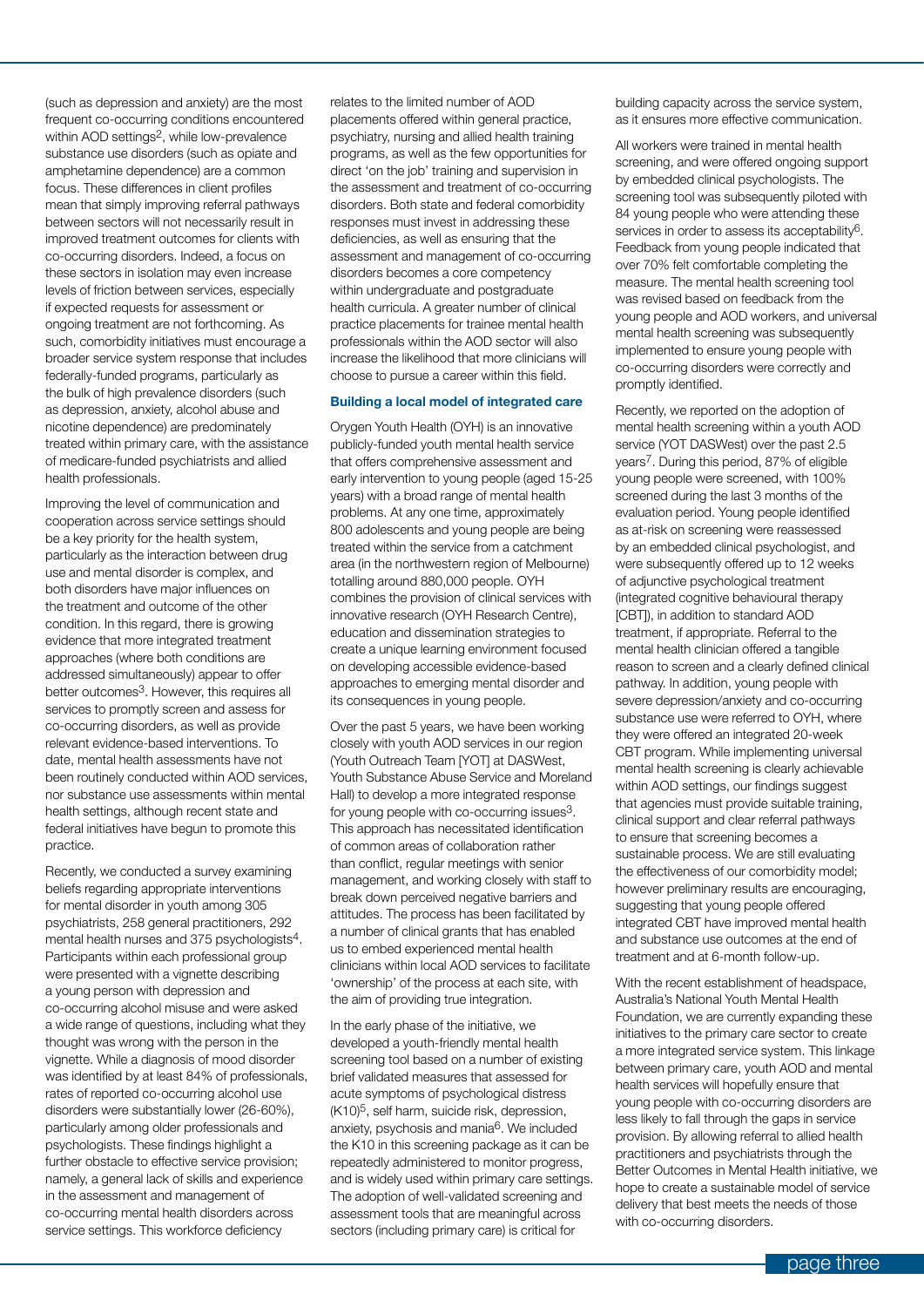

# issuing forth **continued...**

While we are encouraged by our progress to date, further development, implementation and evaluation of integrated treatment approaches will depend upon continued investment by state and federal departments working in tandem. We have come along way in the past decade in our response to comorbidity. If we continue to work together as partners, we can build an integrated service system that is accessible, responsive and effective in meeting the needs of those with co-occurring disorders. cl

### *Dr Dan Lubman Orygen Youth Health University of Melbourne*

### **References**

- 1. Jorm, A.F. & Lubman, D.I. (2007) Promoting community awareness of the link between illicit drugs and mental disorders. Medical Journal of Australia, 186, 5-6.
- 2. Allsop, S. (ed) (2008) Drug Use and Mental Health: Effective responses to co-occuring drug and mental health problems. IP Communications, Melbourne.
- 3. Lubman, D.I., Hides, L. & Elkins, K. (2008a) Developing integrated models of care within the youth Alcohol and Other Drug sector. Australasian Psychiatry, 16, 363-366.
- 4. Lubman, D.I., Hides, L., Jorm, A.F. & Morgan, A. (2007) Health professionals' recognition of co-occurring alcohol and depressive disorders in youth: a survey of Australian GPs, psychiatrists, psychologists and mental health nurses using case

vignettes. Australian & New Zealand Journal of Psychiatry, 41, 830-835.

- 5. Kessler, R.C., Barker, P.R., Colpe, L.J., Epstein, J.F., Gfroerer, J.C., Hiripi, E., Howes, M.J., Normand, S.L., Manderscheid, R.W., Walters, E.E. & Zaslavsky, A.M. (2003) Screening for serious mental illness in the general population. Archives of General Psychiatry, 60, 184-189.
- 6. Hides, L., Lubman, D.I., Elkins, K., Wong, L. & Rogers, N. (2007) Feasibility and acceptability of a mental health screening tool and training program in the youth AOD sector. Drug & Alcohol Review, 26, 505-511.
- 7. Lubman, D.I., Hides, L., Scaffidi, T., Elkins, K., Stevens, M., & Marks, R. (2008b). Implementing mental health screening within a youth AOD service. Mental Health and Substance Use: Dual Diagnosis, 1, 254-261.

### National prison entrants' bloodborne virus and risk behaviour survey

project notes

#### *Tony Butler and Cerissa Papanastasiou*

The 2004 & 2007 National Prison Entrants' Bloodborne Virus and Risk Behaviour Survey Report was launched in September at the 20th Annual Australasian Society for HIV Medicine (ASHM) Conference in Perth. The report is unique in the world as it provides ongoing surveillance on the prevalence of blood-borne viruses amongst the prisoner population in Australia. Monitoring these viruses among prisoners is important as many are unaware they are infected and possibly contributing to the transmission of blood-borne viruses. Routine screening strategies for blood-borne viruses varies across Australia in terms of both scope and coverage.

The survey took place over a two week period in October 2007 and included 740 prison entrants at 17 prison receptions across Australia. Findings from the national survey showed that the prevalence of hepatitis C among prison entrants was highest in NSW with 42% and lowest in WA (21%). Women prisoners were more likely to have hepatitis C than men. Prisoners are underserved with regard to treatment for hepatitis C infection - a population that would benefit from a comprehensive prison-based treatment programme. The incidence of hepatitis B remains elevated at just under 30% nationally. This population is at greater risk of hepatitis B

infection as many people showed no evidence of immunity against hepatitis B when screened for the virus showing that more should be done to vaccinate this population against infectious

diseases such as hepatitis B. The prevalence of HIV was low at less than 1% in all states, and for both sexes.

Amphetamines were the most frequently reported drug last injected by prison entrants and tobacco smoking was highlighted as being at epidemic proportions in this population around 90% of prisoners surveyed reported that they currently smoked tobacco!

Incarceration is an important, but underutilised, public health opportunity to initiate health interventions amongst this highly marginalised population group.

The report, *National Prison Entrants' Bloodborne Virus and Risk Behaviour Survey Report 2004 & 2007*, can be downloaded in PDF format from the NDRI website: www.ndri.curtin.edu.au.

### Analysis of Indigenous child deaths

#### *Sherry Saggers, Teresa Hutchins, Dennis Gray, Ted Wilkes and Katie Francis*

Children who experience chronic neglect may suffer poor physical and mental health throughout life, behavioural problems, low school attainment, and even death. Recent media reports have highlighted shocking cases of child neglect in non-Indigenous and Indigenous communities, and governments across Australia are exploring the effectiveness of service responses to these and other cases. A research team comprising Sherry Saggers, Teresa Hutchins, Dennis Gray and Ted Wilkes from NDRI and Edith Cowan University was contracted by the Western Australian Child Death Review Committee to undertake a group analysis of Indigenous child deaths where chronic neglect was present. Katie Francis was employed to work on the project.

A comprehensive literature review highlighted the detrimental impact of much behaviour on children's development, despite the difficulty of reaching universal definitions of neglect. There is constant tension between the rights of children to the same protection and support as adults, and the minimising of harms against children by service workers anxious to strengthen existing families. Known risk factors of poverty, low educational levels, family violence, substance misuse, and mental health problems are exacerbated among Indigenous communities by intergenerational harms associated with dispossession, institutionalisation and the separation of children from their families.

Our analysis of 22 Indigenous child deaths revealed that the majority were aged one year or less, with most living with biological parents at the time of death. Almost two thirds of the group had more than three siblings, and three of the children had siblings who had died. Half the children were from remote communities and an additional third from rural regions. Identified causes of deaths included co-sleeping, drowning, vehicular accident, and homicide. All families had long histories of contact with the Department for Child Protection, including previous notifications of child abuse or neglect. All of the children who died were living in families with multiple risk factors, such as alcohol and other drug dependence, family violence, homelessness, mental health problems and financial hardship.

The service system response to these cases of neglect was inadequate, mostly, we believe, because of a focus on family centred practice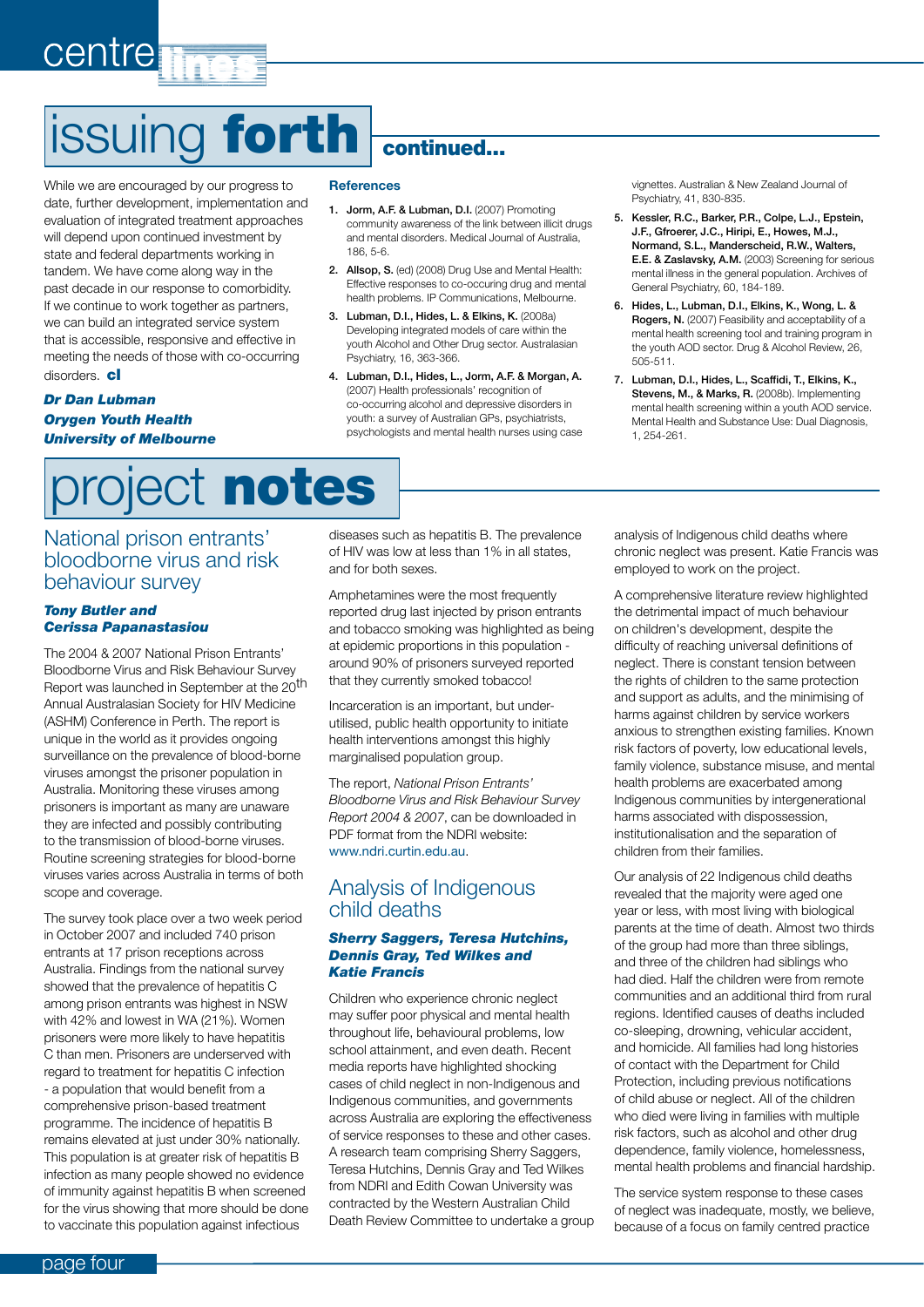#### that minimised potential cumulative harms for children and the proper assessment of their needs and wellbeing. In particular, while service workers recommended harm minimising drinking strategies to parents to protect children during drinking episodes, there was insufficient attention paid to the cumulative effects of substance dependence on parenting. In what has been called the 'start-again' syndrome, single instances of neglect, rather than long-terms patterns of neglect, were highlighted by workers. The absence of proper risk assessments in many cases, ad hoc case management record keeping, and inadequate interagency coordination and referrals were also noted.

Our recommendations for safer practice include recognition of the risk factors for neglect, the provision of targeted support such as treatment for substance dependence, routine child impact assessment, and an increased emphasis on early intervention through 'shared care' arrangements between families, statutory authorities, Indigenous child care agencies and communities. Strengths-based, family-focused practices must have children's wellbeing at their core. We acknowledge that the Department for Child Protection's current reform agenda for field service delivery, Indigenous engagement, whole of government partnerships and corporate support systems provides a more robust framework to address the concerns highlighted by this research. The success of these reforms is critical for the better protection of Western Australian children.

The report, *Group Analysis of Aboriginal Child Death Review Cases,* can be downloaded in PDF format from the NDRI website: www.ndri.curtin.edu.au.

# abstracts

Temperament, substance use and psychopathology in a prisoner population: implications for treatment

### *Stephen Allnutt, Lucinda Wedgwood, Kay Wilhelm and Tony Butler*

### Australian and New Zealand Journal of Psychiatry, 2008, 42, (11), pp 969-975

Objective: The association between temperament and drug use or temperament and psychopathology has previously been restricted to community clinical or non-clinical samples. The aim of the present study was therefore to examine these associations in a large cohort of Australian offenders using Cloninger's Temperament and Character Inventory (TCI). Methods: A total of 1322 prisoners from New South Wales (NSW) who completed all dimensions of the TCI and were screened for mental illness using the Australian National Survey of Mental Health and Wellbeing were included in the study. Results: A total of 15% of the sample fulfilled the criteria for a diagnosis for depression, 36% for anxiety disorders and 54% for a substance abuse disorder. Using logistic regression analysis, the TCI dimensions of harm-avoidance and low self-direction predicted depression. Being female, a poly-substance user and having high harm avoidance, persistence, self-direction and self-transcendence predicted anxiety disorders. Significant stepped trends across age, gender, and type of drug use were found for all TCI dimensions. Conclusions: The TCI is useful in identifying prisoners with a history of psychopathology and substance misuse. This tool also provides clinically relevant information about at-risk individuals and has the potential to guide the development of intervention programmes for inmates.

### Privileging pleasure: Temazepam injection in a heroin marketplace

#### *Robyn Dwyer*

#### International Journal of Drug Policy, 2008, 19, (5), pp 367-374

Background: Pleasure and its pursuit provide the key explanatory frame in this ethnographic analysis of temazepam injection among a set of drug injectors who enthusiastically embrace high-risk practices. The foregrounding of pleasure challenges key assumptions of harm reduction: namely, the 'rational' subject and the privileging of health as a universal good. In this paper I problematise the concepts of pleasure and conventional understandings of rationality. Interrogating these concepts through the actions and accounts of temazepam injectors, I argue that the model of the subject implicit in harm reduction does not sufficiently account for their everyday social practices. Methods: The paper draws on ethnographic research among heroin user/sellers of Vietnamese ethnicity in a local Australian heroin marketplace. Results: Temazepam was used in combination with heroin to enhance the experience of intoxication. Intense intoxication was desired for the pleasurable bodily sensations and emotional feelings it produced. The transgressive and dangerous nature of the practice added to its pleasure. Injection of temazepam capsules was also one of the practices constituting as well as expressing central social and cultural processes of heroin use in this particular social field. Conclusion: Despite embodied awareness of the harms associated with temazepam injection, these people were prepared to sacrifice 'health' for the pleasures they perceived to be afforded by injecting the gel capsules. My ethnographic

### DRUGS AND PUBLIC HEALTH Australian Perspectives on Policy and Practice

Edited by David Moore, Associate Professor, National Drug Research Institute, Curtin University of Technology and Paul Dietze, Principle Research Fellow, Centre for Epidemology and Population Health Research, Burnet Institute and Associate Professor, Monash Institute for Health Services Research

*Drugs and Public Health* focuses on two key areas: an overview of existing practice responses to alcohol and other drug use, and the



- identification of emerging innovations in practice. This book studies the theory, evidence and context of existing and emerging alcohol and other drug practice and provides material that can be used in vocational and professional education, refresher training and the documentation and evaluation of best practice.
	- Case studies give examples of innovative practices and how to convert learning into practice.
	- Covers a wide range of drug types (alcohol, tobacco, heroin, 'party drugs'), populations (youth, Indigenous Australians, injecting drug users) and areas of practice (prevention, harm reduction, community development, treatment, law enforcement).
	- Considers the contexts social, cultural, political, legal, and economic that need to be addressed in innovative alcohol and other drug practice.
	- Situates local alcohol and other drug practice and contexts in relation to national and international developments.

Paperback, \$A69.95, ISBN 9780195561029 Published October 2008 by Oxford University Press, Australia & New Zealand Website: www.oup.com.au Customer Service Email: cs.au@oup.com

page five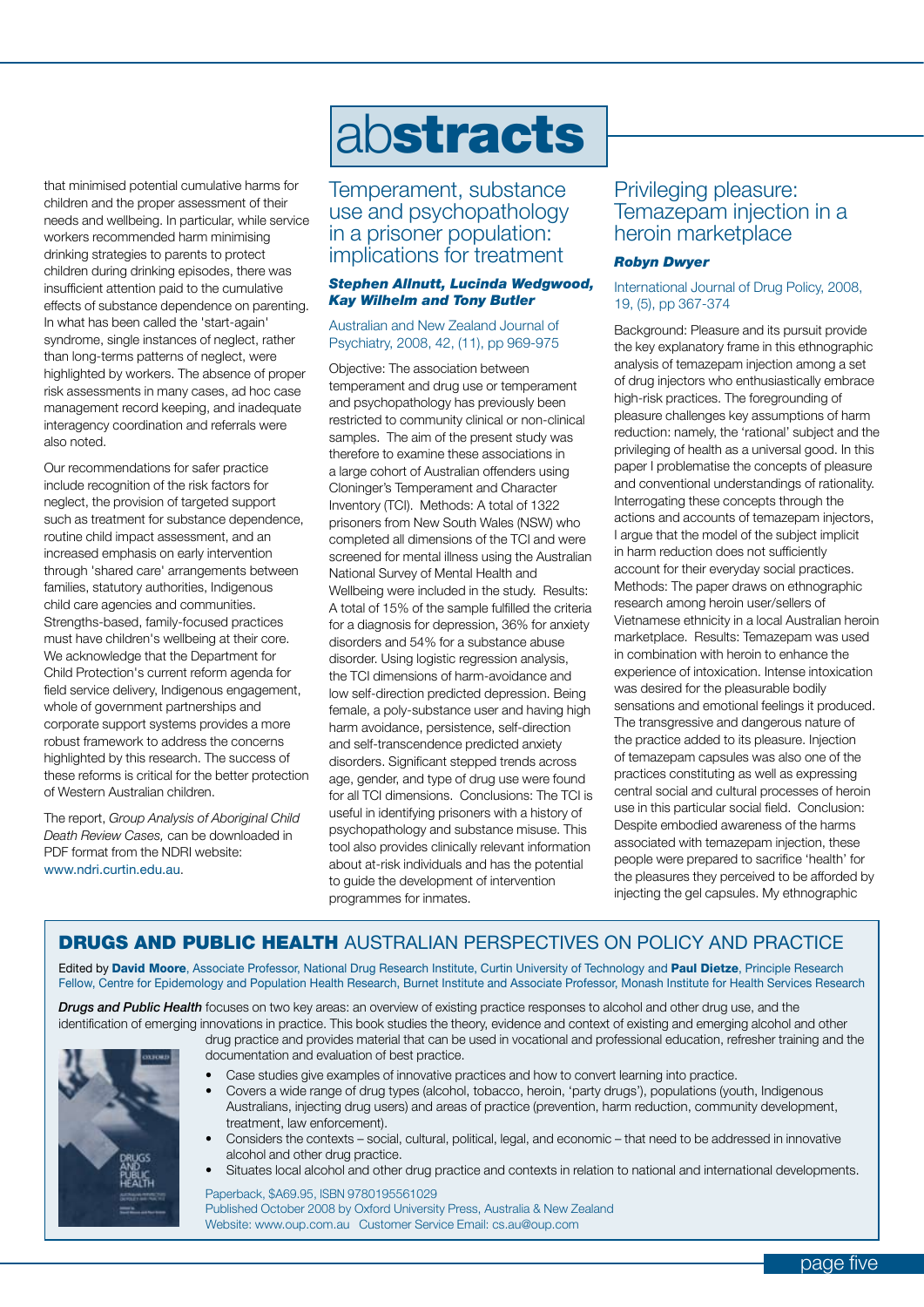# centre

# abstracts

analysis suggests that if harm reduction is to respond to high-risk practices such as these, then attention needs to be paid to the pleasures people derive from their practices, and to the social and cultural values these constitute and express.

### Erasing pleasure from public discourse on illicit drugs: on the creation and reproduction of an absence

### *David Moore*

#### International Journal of Drug Policy, 2008, 19, (5), pp 353-358

In 1988, sociologist Stephen Mugford argued that the dominant framework in the drugs field was the 'pathology paradigm' and that, as a consequence, considerations of 'pleasure' in relation to drug use were marginalised. As Mugford noted, an understanding of the subjective motives for drug use, including pleasure, is an essential part of any coherent response. Twenty years on, it appears that little has changed. In this paper, I consider some of the processes that may have contributed to the ongoing absence of discourses of pleasure in the drugs field. The paper is divided into three sections. In the first, following Bourdieu, I focus on drug research as a 'social field', arguing that power relations between research disciplines work against considerations of pleasure, and that researching pleasure does not generate useful forms of research capital. Second, I argue that harm reduction policy and practice, in its construction of a neoliberal drug-using subject, limits opportunities for considering the role of pleasure in drug use. The final section explores the broader historical and contemporary context for drug research, policy and practice by considering the discursive formations that contribute to the legitimacy granted to particular forms of pleasure in the privileging of a 'civilised' body over a 'grotesque' body.

### 'This is not a rave!': changes in the commercialised Melbourne rave/dance party scene

### *Christine Siokou and David Moore*

### Youth Studies Australia, 2008, 27, (3), pp 50-57

Raves have been the subject of sociological research for many years, with their increasing commercialisation being a key topic of interest. However, little attention has been paid to how young people attending raves view the changes in rave culture. This article examines four of the changes associated

### continued...

with the commercialisation of the Melbourne rave/dance party scene. It also examines representations of past and present raves/ dance parties articulated by a group of longterm rave/dance party attendees. Nostalgic representations of past rave forms can be read as claims to subcultural capital, to the possession of an 'authentic' rave identity.

### What did you drink yesterday? Public health relevance of a recent recall method used in the 2004 Australian NDSHS

### *Tim Stockwell, Jinhui Zhao, Tanya Chikritzhs and Tom Greenfield*

### Addiction, 2008, 103, (6), pp 919-928

Aim: To (i) compare the Yesterday method with other methods of assessing alcohol use applied in the 2004 Australian National Drug Strategy Household Survey (NDSHS) in terms of extent of under-reporting of actual consumption assessed from sales data; and (ii) illustrate applications of the Yesterday method as a means of variously measuring the size of an Australian 'standard drink', the extent of risky/high-risk alcohol use, unrecorded alcohol consumption and beverage-specific patterns of risk in the general population. Setting: The homes of respondents who were eligible and willing to participate. Participants: A total of 24,109 Australians aged 12 years and over. Design: The 2004 NDSHS assessed drug use, experiences and attitudes using a 'drop and collect' self-completion questionnaire with random sampling and geographic (State and Territory) and demographic (age and gender) stratification. Measures: Self completion questionnaire using quantity–frequency (QF) and graduated-frequency (GF) methods plus two questions about consumption 'yesterday': one in standard drinks, another with empirically based estimates of drink size and strength. Results: The Yesterday method yielded an estimate of 12.8 g as the amount of ethanol in a typical Australian standard drink (versus the official 10 g). Estimated coverage of the 2003–04 age 12+ years per-capita alcohol consumption in Australia (9.33 ml of ethanol) was 69.17% for GF and 64.63% for the QF when assuming a 12.8 g standard drink. Highest coverage of 80.71% was achieved by the detailed Yesterday method. The detailed Yesterday method found that 60.1% of Australian alcohol consumption was above low-risk guidelines; 81.5% for 12–17-year olds, 84.8% for 18–24-year-olds and 88.8% for Indigenous respondents. Spirit-based drinks and regular strength beer were most likely to

be drunk in this way, low- and mid-strength beer least likely. Conclusions: Compared to more widely used methods, the Yesterday method minimizes under-reporting of overall consumption and provides unique data of public health significance. It also provides an empirical basis for taxing alcoholic beverages in accordance with their contributions to harm and can be used to complement individuallevel measures such as QF and GF.

### Exposure of children and adolescents to alcohol advertising on television in **Australia**

### *Matthew Winter, Rob Donovan and Lynda Fielder*

#### Journal of Studies on Alcohol and Drugs, 2008, 69, (5), 676-683

Objective: This article reports the extent to which children (0-12 years) and teenagers below the legal drinking age in Australia (13-17 years) were exposed to alcohol advertising on free-to-air television in Sydney, Australia, during the period from March 2005 to February 2006. Method: Exposure levels were obtained from weekly Target Audience Rating Points (TARPs) data generated by OzTAM, the official Australian television audience monitoring system. (The TARPs figure for an advertisement is calculated based on the number of individuals from a target audience [eg 13- to 17-year-olds] exposed to the ad as a proportion of the total number of individuals within the target audience, multiplied by 100). Exposure levels were obtained for four age groups up to 12 years, 13-17 years, 18-24 years, and 25 years and older for 156 different ads for 50 brands. Results: Adults 25 years and older were most exposed to alcohol advertising: approximately 660 TARPs per week. The level to which underage teenagers (13-17 years) were exposed to alcohol advertising was virtually identical to that of young adults (18-24 years): 426 TARPs per week vs 429 TARPs per week. Children (0-12 years) were exposed to approximately one in every three alcohol ads seen on average by mature adults (ages 25 years and older). Conclusions: This study found that Australian children and teenagers below the legal drinking age currently are exposed to unacceptably high levels of alcohol advertising on television. These findings suggest that alcohol marketers may be deliberately targeting underage adolescents. At the very least the findings highlight the need for action to be taken to reduce levels to which underage Australians are exposed to alcohol advertising on television. cl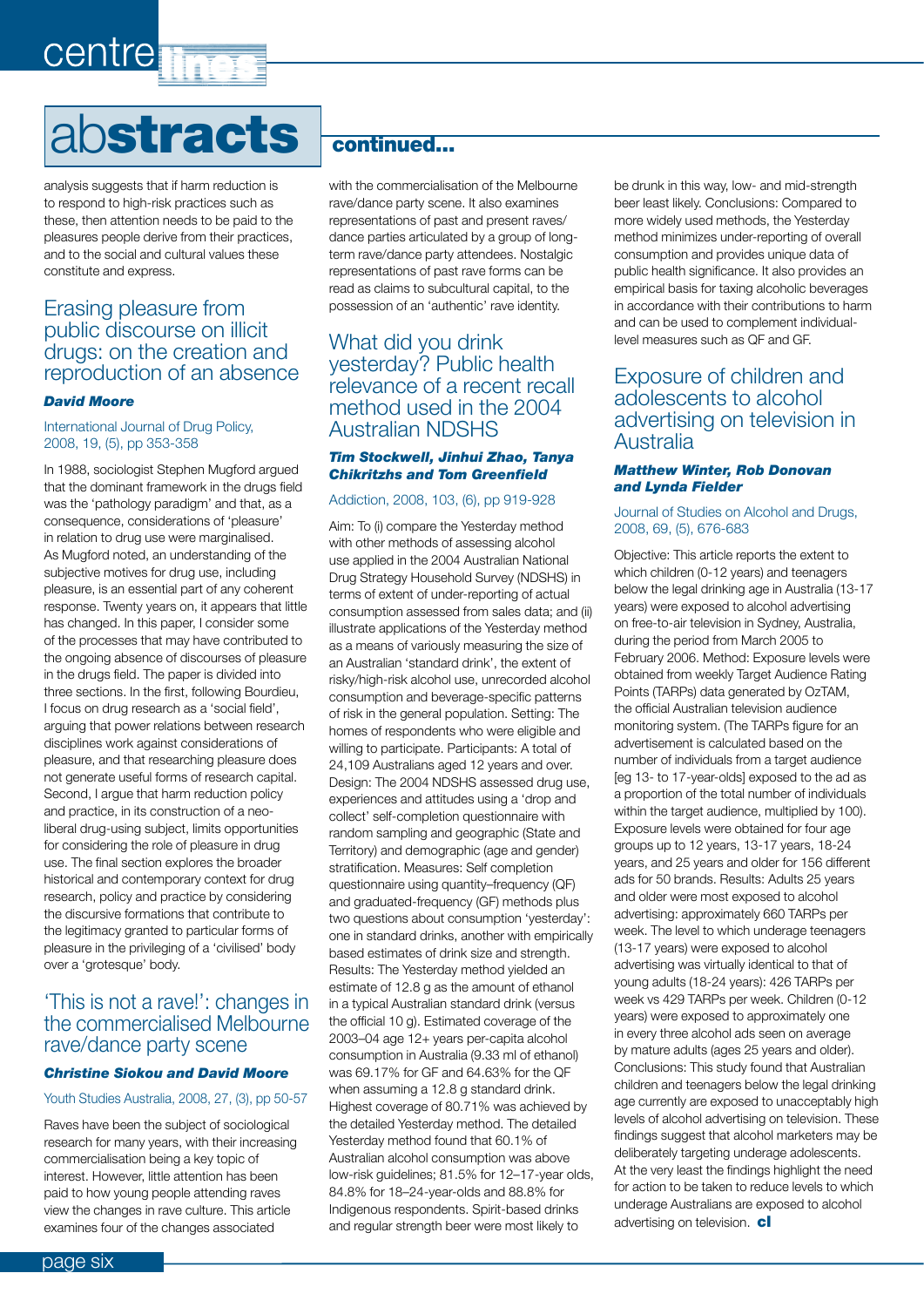# recent **publications**

### Monographs and Technical Reports

**Butler, T. & Papanastasiou, C.** (2008) National Prison Entrants' Bloodborne Virus and Risk Behaviour Survey Report 2004 & 2007. National Drug Research Institute, Curtin University of Technology, Perth & National Centre in HIV Epidemiology and Clinical Research, University of New South Wales, Sydney. ISBN: 1 74067 582 7.

George, J. & Lenton, S. (2008) WA Trends in Ecstasy and Related Drug Markets 2007: findings from the Ecstasy and related Drugs Reporting System (EDRS). Australian Drug Trends Series No 16. National Drug and Alcohol Research Centre, University of New South Wales, Sydney. ISBN: 9780733426353

**McBride, N.** (2008) International SHAHRP Bulletin. National Drug Research Institute, Curtin University of Technology, Perth.

**McBride, N., Carruthers, S.J. & Hutchinson, D.** (2008) Alcohol Use During Pregnancy. Formative Intervention Research. Final Report. National Drug Research Institute, Curtin University of Technology, Perth.

**Room, R., Fischer, B., Hall, W., Lenton, S. & Reuter, P.** (2008) The Global Cannabis Commission Report: Cannabis policy - moving beyond stalemate. The Beckley Foundation, Oxford, UK. Available at http://www. beckleyfoundation.org/pdf/BF\_Cannabis\_ Commission\_Report.pdf.

### Articles, Chapters and Books

**Allnutt, S., Wedgwood, L., Wilhelm, K. & Butler, T.** (2008) Temperament, substance use and psychopathology in a prisoner population: implications for treatment. Australian and New Zealand Journal of Psychiatry, 42, (11), pp 969-975.

**Allsop, S.** (2008) Engaging the community in responding to alcohol-related problems. In Moore, D. and Dietze, P. (eds) Drugs and Public Health: Australian Perspectives on Policy and Practice. Oxford University Press Australia & New Zealand, Melbourne, pp 17-28.

**Breen, L., Saggers, S., Roarty, L. & Green, M.** (2008) Towards embedding wellness approaches to health and disability in the policies and practices of allied health providers. Journal of Allied Health, 37, (3), pp 173-179.

**Carter, O.** (2008) Changes in the attitudes and beliefs of Western Australian smokers, 1984-2007. In the progress of tobacco control in Western Australia: achievements, challenges and hopes for the future. The Cancer Council Western Australia, Perth, pp 23-30.

**Chikritzhs, T., Fillmore, K. & Stockwell, T.R.** (2008) The persistent, alternative argument to apparent cardio-protective effects of alcohol. Addiction, 103, (5), pp 855-56.

**Dietze, P., Cvetkovski, S., Barratt, M.J. & Clemens, S.** (2008) Patterns and incidence of gamma-hydroxybutyrate (GHB)-related ambulance attendances in Melbourne. Medical Journal of Australia, 188, (12), pp 709-711.

**Dwyer, R.** (2008) Privileging pleasure: Temazepam injection in a heroin marketplace. International Journal of Drug Policy, 19, (5), pp 367-374.

**Fillmore, K., Chikritzhs, T. & Stockwell, T.R.** (2008) The effects of magic in medical epidemiology. Addiction, 103, (11), pp 1905-09.

**Grace, J., Moore, D. & Northcote, J.** (2008) 'We're quite good at looking after each other': alcohol, risk and harm reduction amongst young people in Perth. ICCWA News, June, pp 1-2.

**Joyce, A., Pauli-Myler, T., Burns, S.,**  Howat, P. & Maycock, B. (2008) Adolescent mental health promotion: could it be assisted by considering the functions of depression in young people? International Journal of Mental Health Promotion, 10, (1), pp 16-22.

**Lenton, S.** (2008) Commentary: Case for peer naloxone further strengthened. Addiction, 103, pp 1658-9.

**Lenton, S.** (2008) Working with windows: Translating drug research into drug policy. In Moore, D. and Dietze, P. (eds) Drugs and Public Health: Australian Perspectives on Policy and Practice. Oxford University Press Australia & New Zealand, Melbourne, pp 17-28.

**Moore, D.** (2008) Erasing pleasure from public discourse on illicit drugs: on the creation and reproduction of an absence. International Journal of Drug Policy, 19, (5), pp 353-358.

**Moore, D. & Dietze, P.** (eds) (2008) Drugs and Public Health: Australian Perspectives on Policy and Practice. Oxford University Press Australia & New Zealand, Melbourne.

**Moore, D., Grace, J. & Northcote, J.** (2008) Drinking and related harm amongst young adults in Perth. Interface, May, pp 12-13.

**Shilton, T., Howat, P., James, R., Burke, L.,**  Hutchins, C. & Woodman, R. (2008) Health promotion competencies for Australia 2001- 2005: Trends and their implications. Promotion and Education, 15, (2), pp 21-26.

**Siokou, C. & Moore, D.** (2008) 'This is not a rave!': changes in the commercialised Melbourne rave/dance party scene. Youth Studies Australia, 27, (3), pp 50-57.

**Stockwell, T.R., Zhao, J., Chikritzhs, T. & Greenfield, T.** (2008) What did you drink yesterday? Public health relevance of a recent recall method used in the 2004 Australian National Drug Strategy Household Survey. Addiction, 103, (6), pp 919-928.

**Webster, I., Moore, D. & Dietze, P.** (2008) The evolution of alcohol and other drug research, policy and practice in Australia. In Moore, D. and Dietze, P. (eds). Drugs and Public Health: Australian Perspectives on Policy and Practice. Oxford University Press Australia & New Zealand, Melbourne, pp 1-13.

**Winter, M.V., Donovan, R.J. & Fielder, L.J.**  (2008) Exposure of children and adolescents to alcohol advertising on television in Australia. Journal of Studies on Alcohol and Drugs, 69,  $(5)$ , 676-683. cl

### DRUG USE AND MENTAL HEALTH

### Effective responses to co-occurring drug and mental health problems Edited by Professor Steve Allsop, Director, National Drug Research Institute

There is a dearth of quality research to guide the development of evidence-based responses to co-occurring drug and mental health problems. This book introduces the reader to the issues, and encourages consideration of the evidence about the nature and prevalence of co-occurring



disorders and the challenges they create for individuals, the community and service providers. The diverse range of expertise of contributors provides the opportunity to consider the challenges of navigating the various systems of care from the perspective of consumers, parents and clinicians. Researchers and clinicians examine the available evidence about the links between the various disorders and discuss the implications for treatment through a series of case studies. The editor and contributors argue that there is need to better resource and integrate treatment services to foster the adoption of evidence-based and effective responses.

Paperback, 360 pages, \$A70.00, ISBN 978-0-9804586-1-9 Published August 2008 by IP Communications Tel: +61 3 9811 6818 Email: ipcomm@bigpond.com